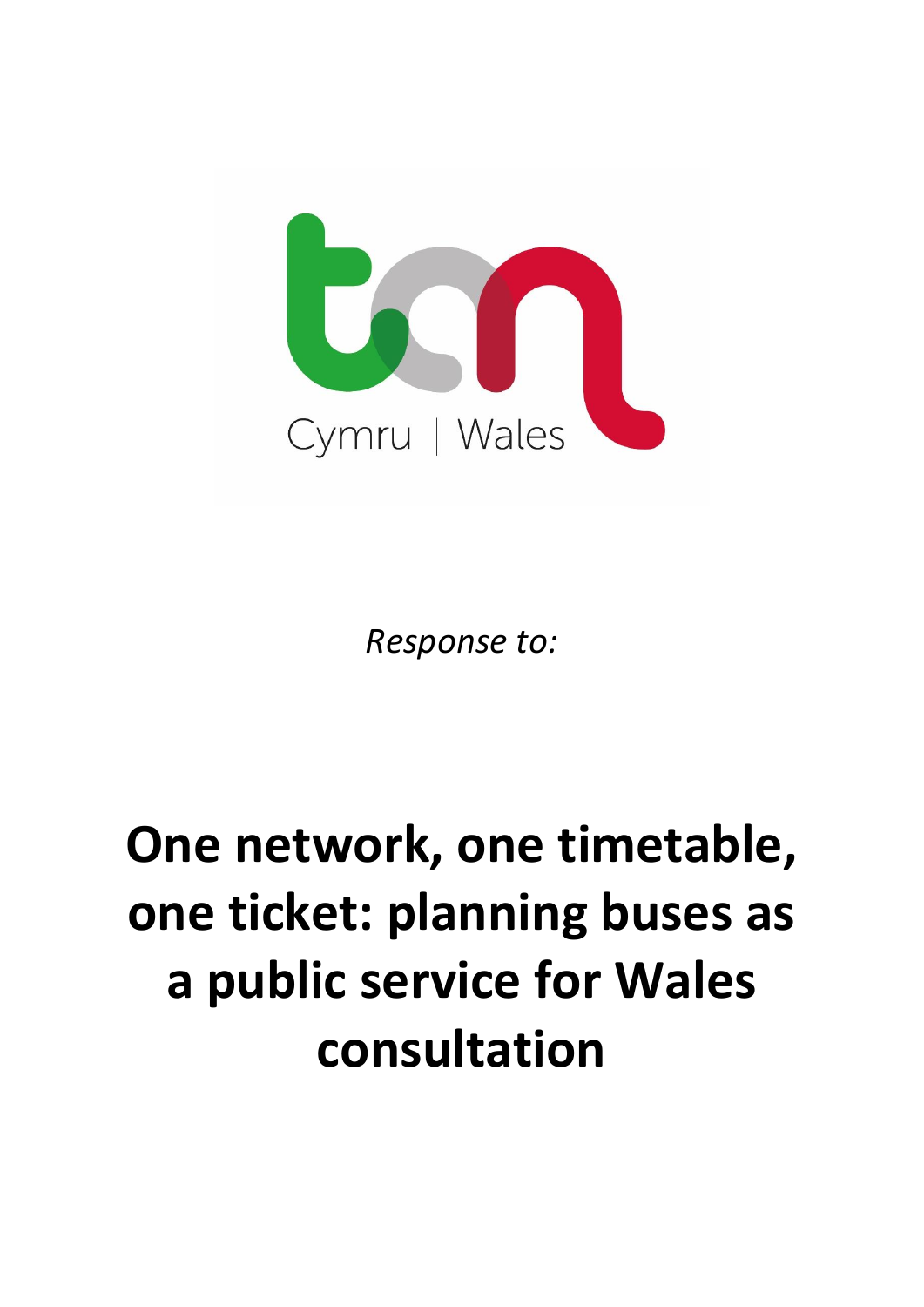## **Introduction**

Transport Action Network Cymru (TAN Cymru) welcomes the opportunity to comment on the Welsh Government's consultation on the future of bus services in Wales. This is an important step towards creating a more comprehensive, inclusive, accessible and better integrated bus network covering the whole of the country.

In particular, TAN Cymru welcomes:

- The recognition of the need for change.
- A White Paper with the ambition to make that change
- The focus on improving things for the public, making buses easier and more attractive to use.
- The promise to work with partners at a local and regional level
- Giving local authorities the right to form and run municipal bus services again.

## **Consultation Question Responses**

TAN Cymru's responses to the consultation questions are set out as follows:

- **Question 1:** Do you agree that change is required in how we deliver bus services to meet the needs of Wales' citizens and respond to the climate emergency? Please score from 5 agree strongly to 1 disagree strongly. Please provide comments.
- **Response 1:** Score 5: The current system is failing to meet the needs of the public. It is expensive, inefficient and unreliable.
- **Question 2:** Do you agree that franchising is required to deliver the depth and pace of change to the bus network that is required in the context of the climate Emergency? Please score from 5 agree strongly to 1 disagree strongly. Please provide comments.
- **Response 2:** Score 5: Yes, no other system has been able to produce the scale and speed of change required. While franchising offers the best solution, the impact of the proposals will be strongly linked to funding and an urgent switch to public transport from the car will require significant investment. In terms of financial risk and incentivising increasing passenger numbers, there is a possible downside with the franchising model where the public sector takes all the risk. This removes any incentive by the operators to maximise rider numbers through promotion and offers and can also impact on the customer service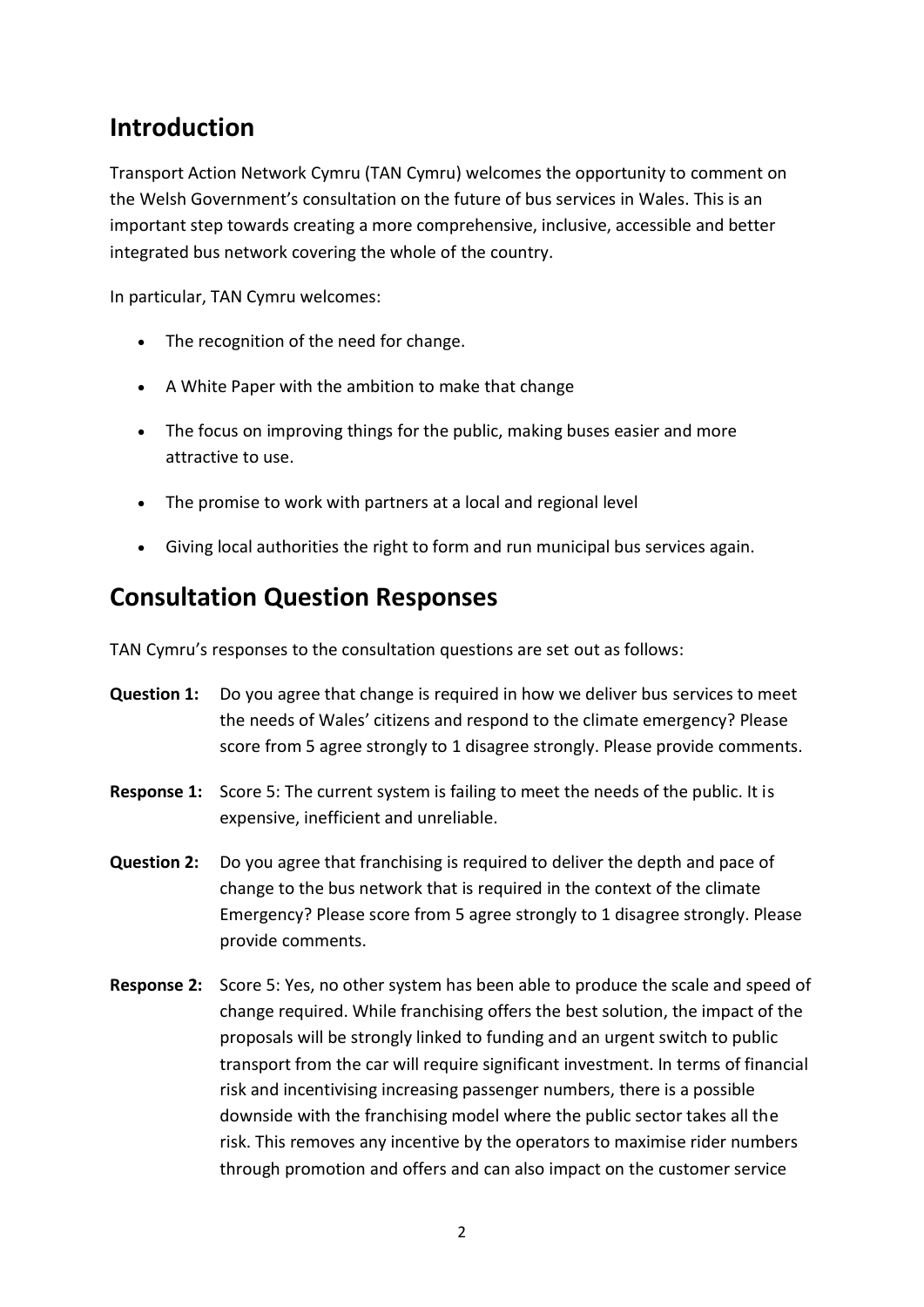passengers receive. This is an area the private sector can be better at and is something that needs to be addressed in the proposals.

- **Question 3:** Do you agree with the Welsh Government's preferred franchising model as described above? Please score from 5 agree strongly to 1 disagree strongly. Please provide comments.
- **Response 3:** Score 5: Yes, it seems a sensible way of simplifying franchising for local delivery and enabling a joined-up approach across Wales and beyond, and with rail and other services too. This will need to be adequately resourced and the governance structure clearly established.
- **Question 4:** Do you agree that this model provides sufficient local input for designing local bus networks? Please score from 5 agree strongly to 1 disagree strongly. Please provide comments.
- **Response 4:** Score 5: Yes, it seems a pragmatic way of obtaining local input while drawing up a strategic plan.
- **Question 5:** Do you agree that there is a need for regional consideration and coordination of bus network plans by Corporate Joint Committees, before combining them at a national level? Please score from 5 agree strongly to 1 disagree strongly. Please provide comments.
- **Response 5:** Yes: score 5. Collaboration and coordination between local authorities will be important for the successful delivery of the network plans. The involvement of Wales' four Corporate Joint Committees should alleviate this task before it is considered at a national level. Combining them successfully at a national level should however remain the final aim.
- **Question 6:** Do you agree that letting and managing contracts at the national level by the Welsh Government through Transport for Wales offers the best opportunity to pool franchising expertise, deliver economies of scale? Please score from 5 agree strongly to 1 disagree strongly. Please provide comments.
- **Response 6:** Score 5: Yes, operating franchising at the national level offers the best hope for integration with rail, including on ticketing and ensuring cross boundary coordination. This will again need to be resourced adequately and the governance structure be clearly defined.
- **Question 7:** Do you agree with the need for a duty to ensure plans are designed to be affordable? Please score from 5 agree strongly to 1 disagree strongly. Please provide comments.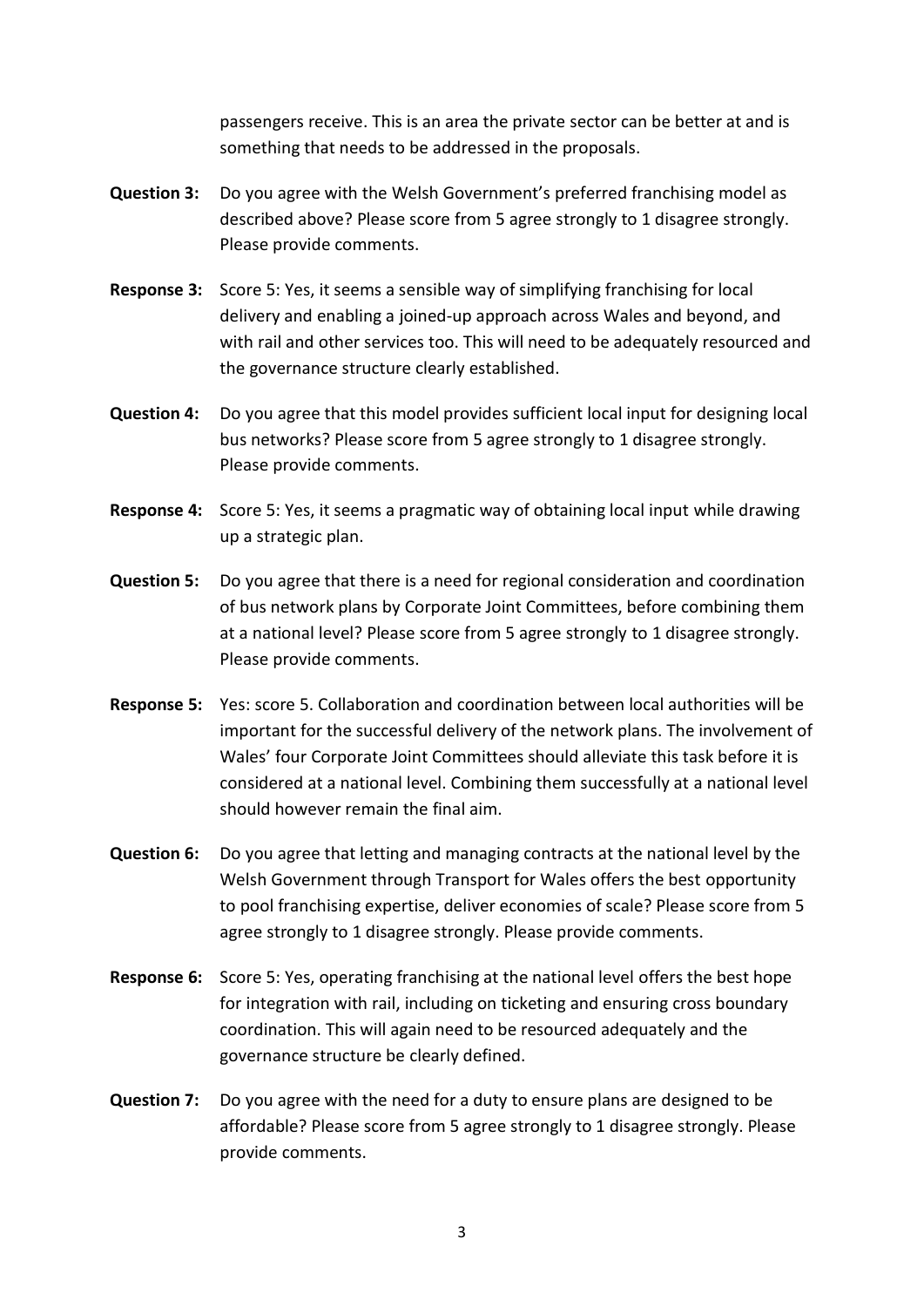- **Response 7:** Score 5: Yes, there is no point having plans that are simply unaffordable as they will raise expectations and which could then lead to disillusionment when funding isn't forthcoming. However, in order to push the boundaries in terms of the quality and extent of the services being sought, to maximise mode shift, the Welsh Government needs to be clear about long term funding and aim to increase that above inflation year on year. Otherwise, a duty of affordability could unintentionally stifle innovation and improvement, undermining longer term objectives.
- **Question 8:** Do you agree that the proposed powers to make regulations and guidance are suitable to ensure franchises are let successfully and sustainably? Please score from 5 agree strongly to 1 disagree strongly. Please provide comments.
- **Response 8:** Score 5: Yes, the powers seem proportionate and appropriate.
- **Question 9:** Do you agree with the proposed requirement to consider the impact on SME bus operators when franchising? Please score from 5 agree strongly to 1 disagree strongly. Please provide comments.
- **Response 9:** Score 5: Yes, this will be important if local diversity is to be retained as otherwise it is likely a few big corporations will dominate the scene.
- **Question 10:** Do you agree with the benefits of establishing a mechanism to allow a public service Operator of Last Resort to ensure services keep running if a franchise fails? Please score from 5 agree strongly to 1 disagree strongly. Please provide comments.
- **Response 10:** Score 5: Yes, this is necessary in case things do go wrong, which at times they will.
- **Question 11:** Do you think further specific legislative provisions are needed for the transitional period until franchising is introduced? Please provide comments.
- **Response 11:** No, but local authorities should probably be advised not to enter into longterm arrangements which might prejudice and affect moving towards the franchising system
- **Question 12:** Do you agree that local authorities should be able to run bus services directly?
- **Response 12:** Yes, this is clearly necessary where there are few operators willing to bid, or where the local authority might end up paying over the odds. If the local authority is likely to be operating quite a number of services, then it would make more sense for this to take place as an arms-length company. This would ensure the bus operator is more independent and less likely to suffer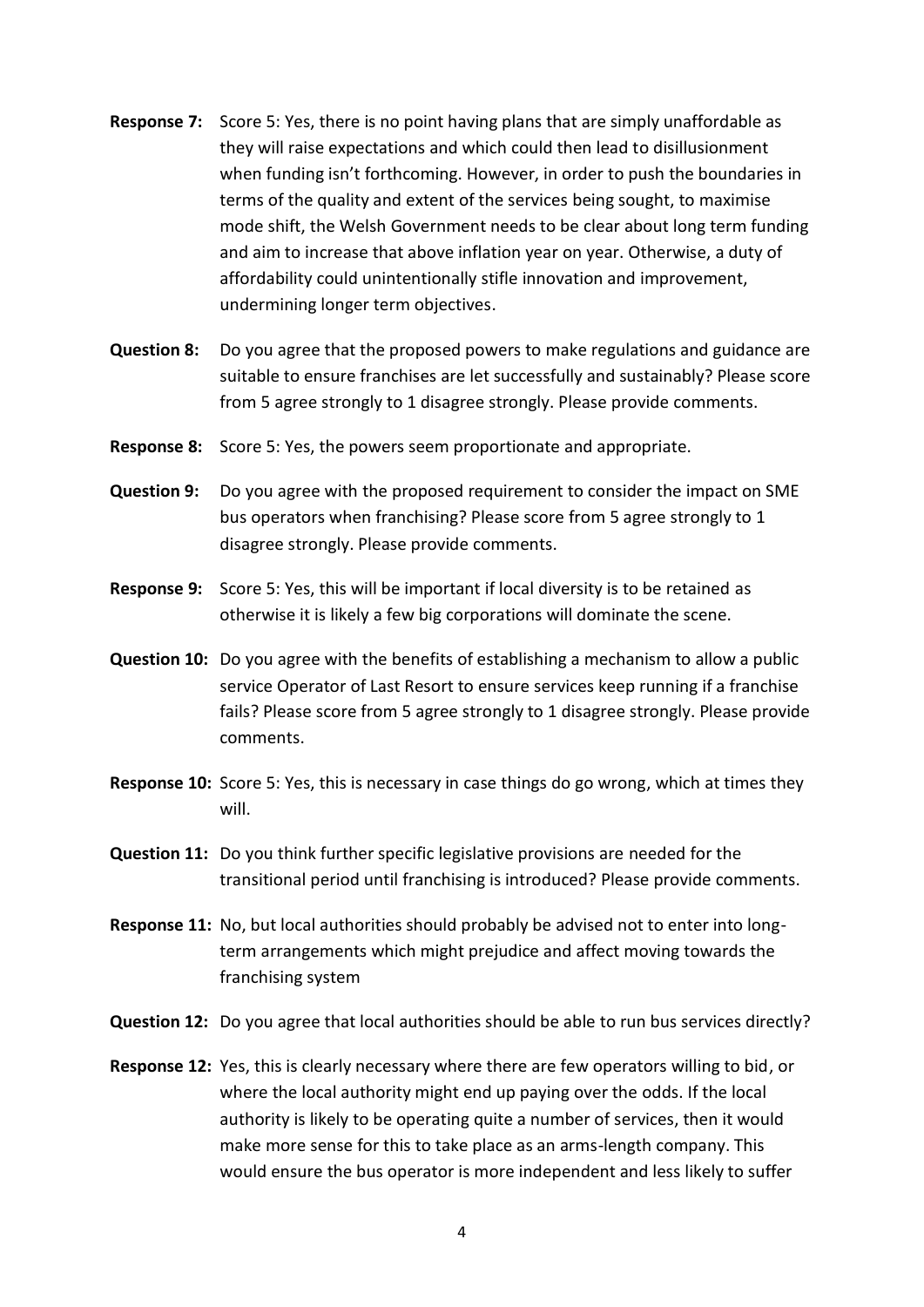political interference and a reallocation of resources when budgets become tight within the local authority.

- **Question 13:** Do you agree that local authorities should be able to set up arms-length companies to operate local bus services? Please score from 5 agree strongly to 1 disagree strongly. Please provide comments.
- **Response 13:** Score 5: Yes, this would be our preferred model for public ownership for the reasons stated above.
- **Question 14:** Do you agree that local authorities should be able to invest in or acquire bus companies? Please score from 5 agree strongly to 1 disagree strongly. Please provide comments.
- **Response 14:** Score 5: Yes, to give them flexibility in providing services.
- **Question 15:** Do you agree that municipal bus companies should be able to raise fund by borrowing or selling shares? Please score from 5 agree strongly to 1 disagree strongly. Please provide comments.
- **Response 15:** Score 5: Yes, this could allow for more grassroots community ownership, as seen with sustainable energy co-operatives, or bring in wider industry knowledge and expertise.
- **Question 16:** Are there any additional safeguards you would like to see applying to the use of these powers? Please provide comments.
- **Response 16:** With regard to our responses above, we wonder whether there should be a nominal limit on local authorities running bus services, before it is required to set up an arm's length company to give the bus operator a more stable footing, less susceptible to the vagaries of political interference or resource diversion. On this last point, it might be prudent to restrict the money that can be taken out from these municipal companies to what was lent to them alongside any reasonable interest charges. Beyond that, any surpluses should be reinvested to provide better services, buses and other infrastructure.
- **Question 17:** Are there any further comments you would like to provide on the content of this white paper?
- **Response 17:** It may be necessary to consider what bus operators will be expected to contribute to in terms of bus infrastructure. App development, real time information boards at bus stops and big destinations, bus shelters, bus priority measures, etc. are all things that operators can be currently expected to contribute to in various forms. With franchising, this will disappear, certainly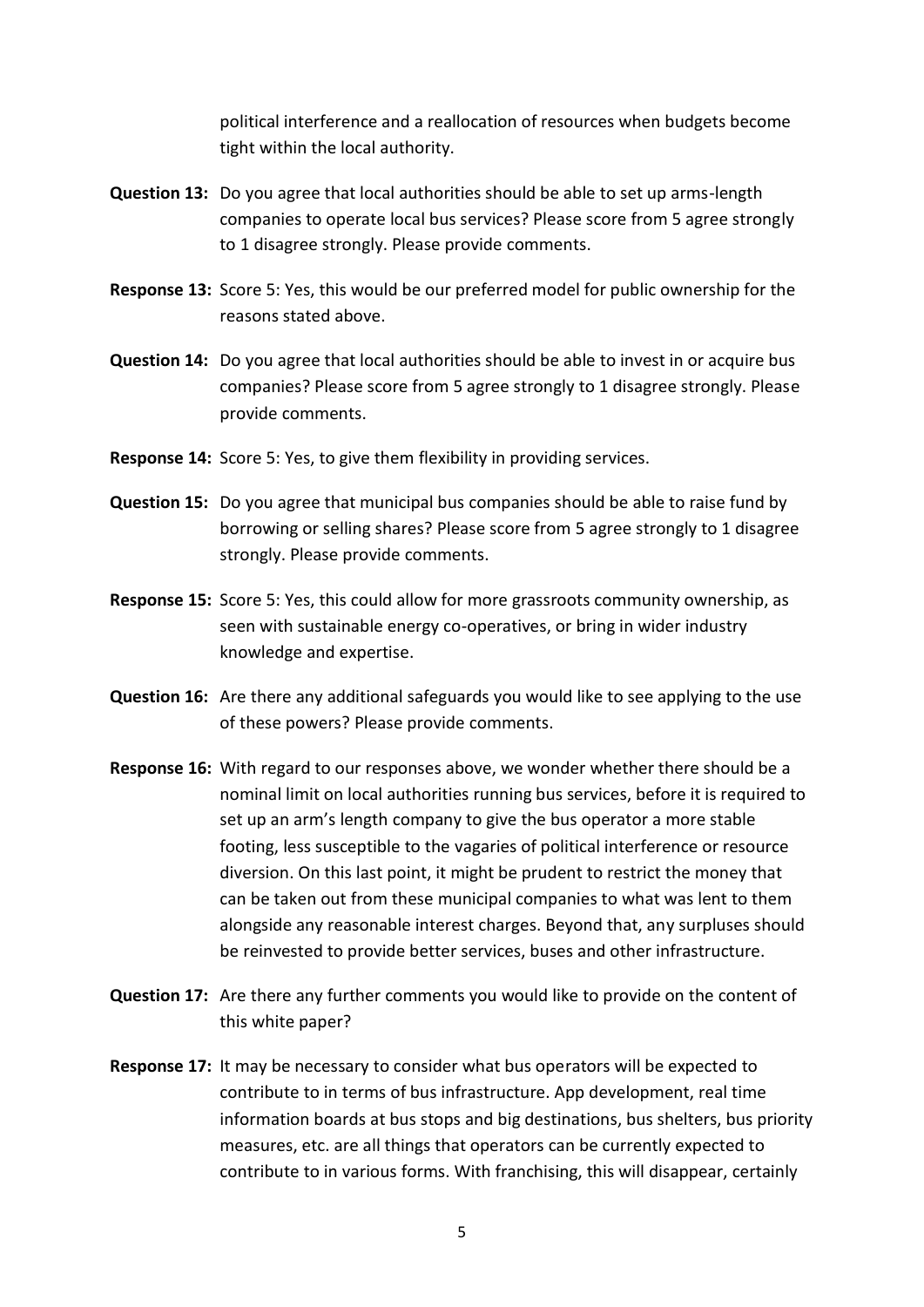for those franchised route operators, yet with pressures on public funding, those areas with municipal companies might expect those companies to fund more than if there was a private operator running the service. This could then lead to there being less money to reinvest in the company itself and upgrading the bus fleet.

- **Question 18:** Do you have any comments on the draft Regulatory Impact Assessment published alongside this paper?
- **Response 18:** No comment
- **Question 19:** We would like to know your views on the effects that the proposals would have on the Welsh language, specifically on opportunities for people to use Welsh and on treating the Welsh language no less favourably than English. What effects do you think there would be? How could positive effects be increased, or negative effects be mitigated?
- **Response 19:** The current proposals do not have an apparent impact on the Welsh language and its provision. We hope that a coordinated franchising system across the nation will include the promotion of a thorough Welsh language policy that operators will be asked to adhere to.
- **Question 20:** Please also explain how you believe the proposals could be formulated or changed so as to have positive effects or increased positive effects on opportunities for people to use the Welsh language and on treating the Welsh language no less favourably than the English language, and no adverse effects on opportunities for people to use the Welsh language and on treating the Welsh language no less favourably than the English language.
- **Response 20:** Transport Action Network does not have a position on this.
- **Question 21:** We have asked a number of specific questions. If you have any related issues which we have not specifically addressed, please use this space to report them.
- **Response 21:** While franchising will bring some big benefits on its own, the full beneficial impact and step change in services and infrastructure will only be achieved with substantially more funding. This will be critical in increasing buy-in to the proposals and enabling a shift from cars to bus and rail, to help to quickly reduce carbon emissions. Indeed, if more services are required and to be run by cleaner buses, this will potentially require a big investment to expand the bus fleet. Somehow that will need to be paid for.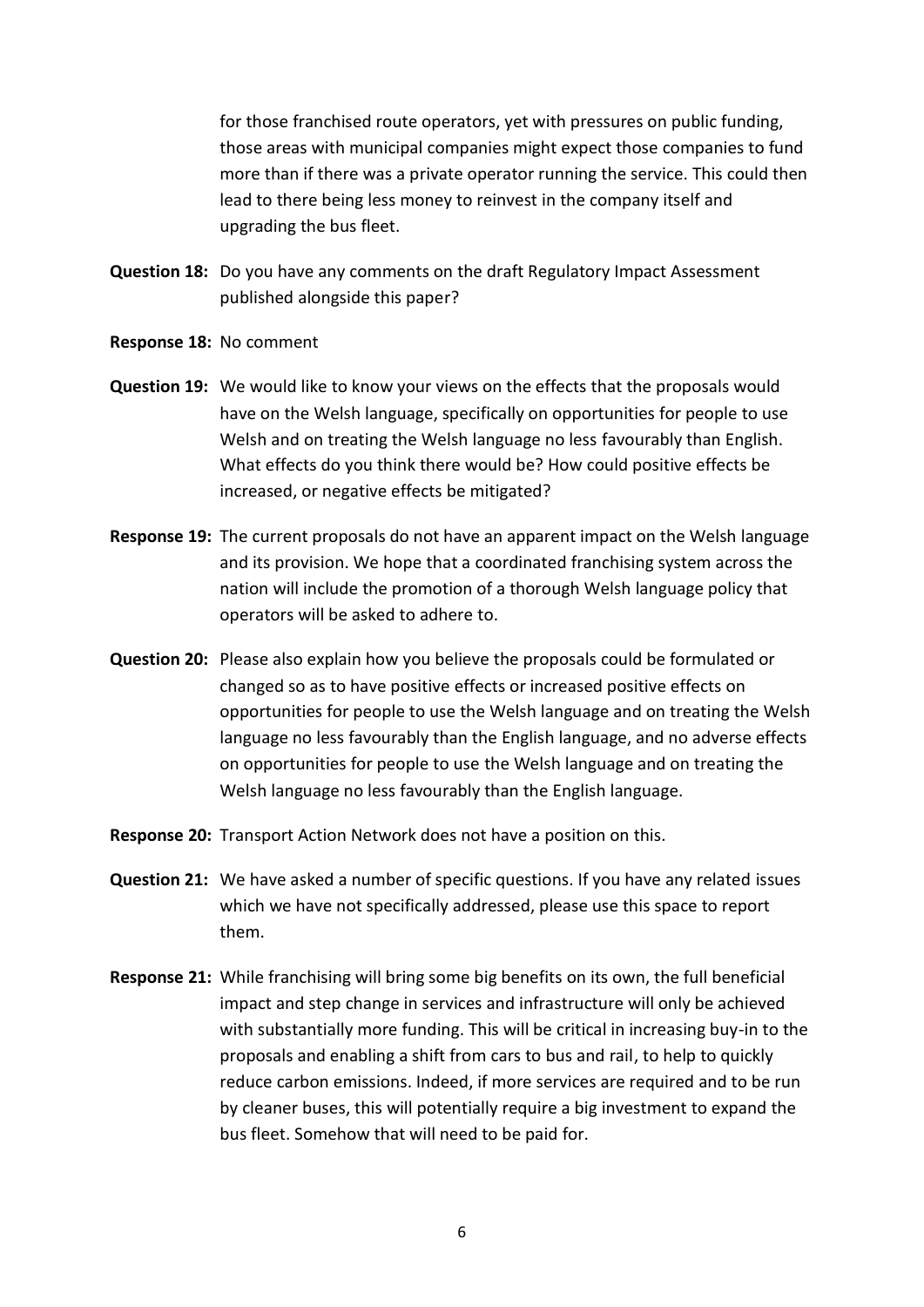While shorter car journeys can be easier to decarbonise by shifting them to walking, cycling and to local buses, it will be essential to reduce longer distance journeys which make up a substantial number of carbon emissions. To do this, integration with rail will be key, also linked to creating mobility hubs where a range of transport services can be procured to enable integration with the public transport network.

There will need to be a clear process in place for the integration of local and regional knowledge within the network development. This will be essential for the creation of a bus network that suits all people in all parts of Wales. This should include seeking input from groups who have the greatest access barriers, such as disabled people, and prioritise local authorities with low levels of car ownership, where people rely most on bus services.

Therefore, while a one network, one ticket approach for public transport is important, finding a way of integrating the ordering and paying for other services such as e-scooter / bike / e-bike / car hire / etc to create as seamless as possible public transport based journey will be essential. This needs to be considered from the outset to allow these elements to be incorporated in the future, if not at the beginning.